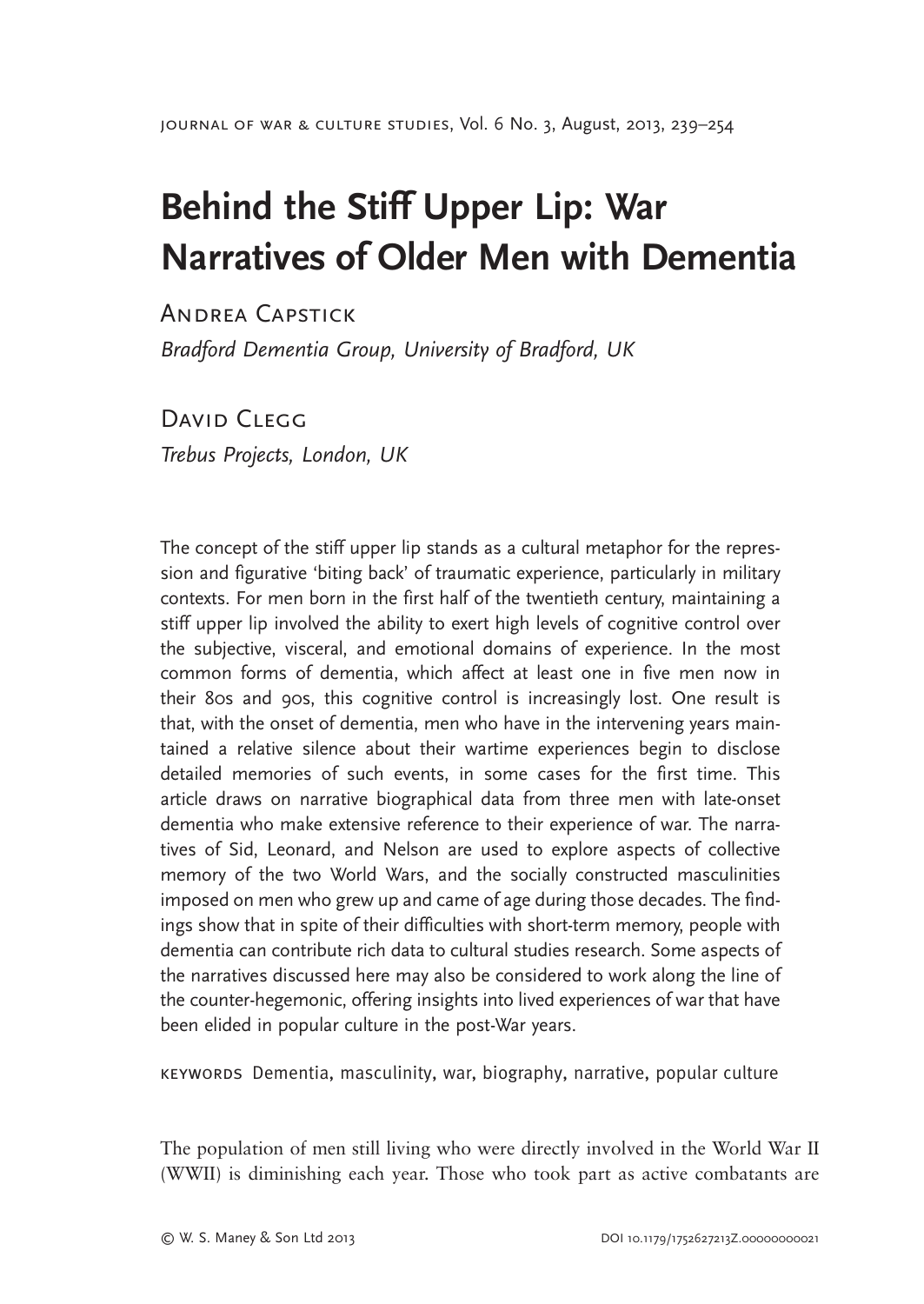now in their ninth or tenth decade of life, and those who experienced bombing and evacuation as children or teenagers are also beginning to join the ranks of the old-old  $(>85$  years of age). At the same time, an increasing number of survivors are developing age-related cognitive disabilities, such as Alzheimer-type dementia. In Europe approximately 17 per cent of all men in the 80–94 age group are now estimated to have dementia [\(Misiak et al., 2013](#page-15-0)) and by the age of 95 this is believed to rise to almost one in two ([Brayne et al., 2006](#page-14-0)).<sup>1</sup>

On the face of things this might suggest that our access to men's direct testimony of the war years is limited, not just by brute mortality, but also by age-related morbidity. While diagnostic procedures differ between societies and cultures in ways that are beyond the scope of this article, it is recognized within most nations directly involved in or affected by WWII that many older survivors now experience a recognizable, age-related syndrome characterized by disturbance of memory (particularly shortterm memory), generalized confusion (particularly in time and space) and problems with language that may be either expressive (for example word-finding problems) or receptive (difficulty in understanding others'speech). For purposes of the discussion below we will use the generic term dementia to describe this syndrome.

Long-term memory usually remains relatively intact for some time following the onset of dementia, and this is particularly true of memories of extreme, or emotionally charged, events. Memory for events that took place during what are sometimes described as the 'reminiscence bump' years, between 10 and 30 years of age, are also reported to be well-preserved. These are the years when the person's most significant life events are likely to have taken place [\(Gluck & Bluck, 2007\)](#page-14-0).

In this article we draw on the narratives of three men, Sid, Leonard, and Nelson, to show that, despite their diagnosis, people with dementia can contribute rich data to cultural studies research. These data not only underscore arguments advanced in theoretical sources related to the social construction of masculinity and the lived experience of war for men of their generation, at times they also shed new light on incidents that have since faded from popular memory.

As [Erll and Rigney \(2009\)](#page-14-0) have argued, certain memories, held in common, become hegemonic; that is to say they become shaped over time to fit, and to benefit, the prevailing power relationships within a society. The wartime evacuation of Dunkirk, for example, is now held in British popular memory through the dominant image of the 'miracle of the little ships', rather than the military debacle that even Churchill at the time judged it to be. As with other aspects of WWII, these dominant images have often been fixed in popular consciousness by way of representations in popular media. The 1958 film *Dunkirk* has, for example, perhaps been more of an influence on collective memories of Dunkirk than have either contemporary first-hand accounts or subsequent historical research.

<sup>1</sup> This paper was originally prepared for an issue of this journal on 'Masculinities at war'. The much larger body of data from which the narratives discussed here are taken also includes many accounts of women's experiences of military service, civilian life in wartime, childhood evacuation and displacement.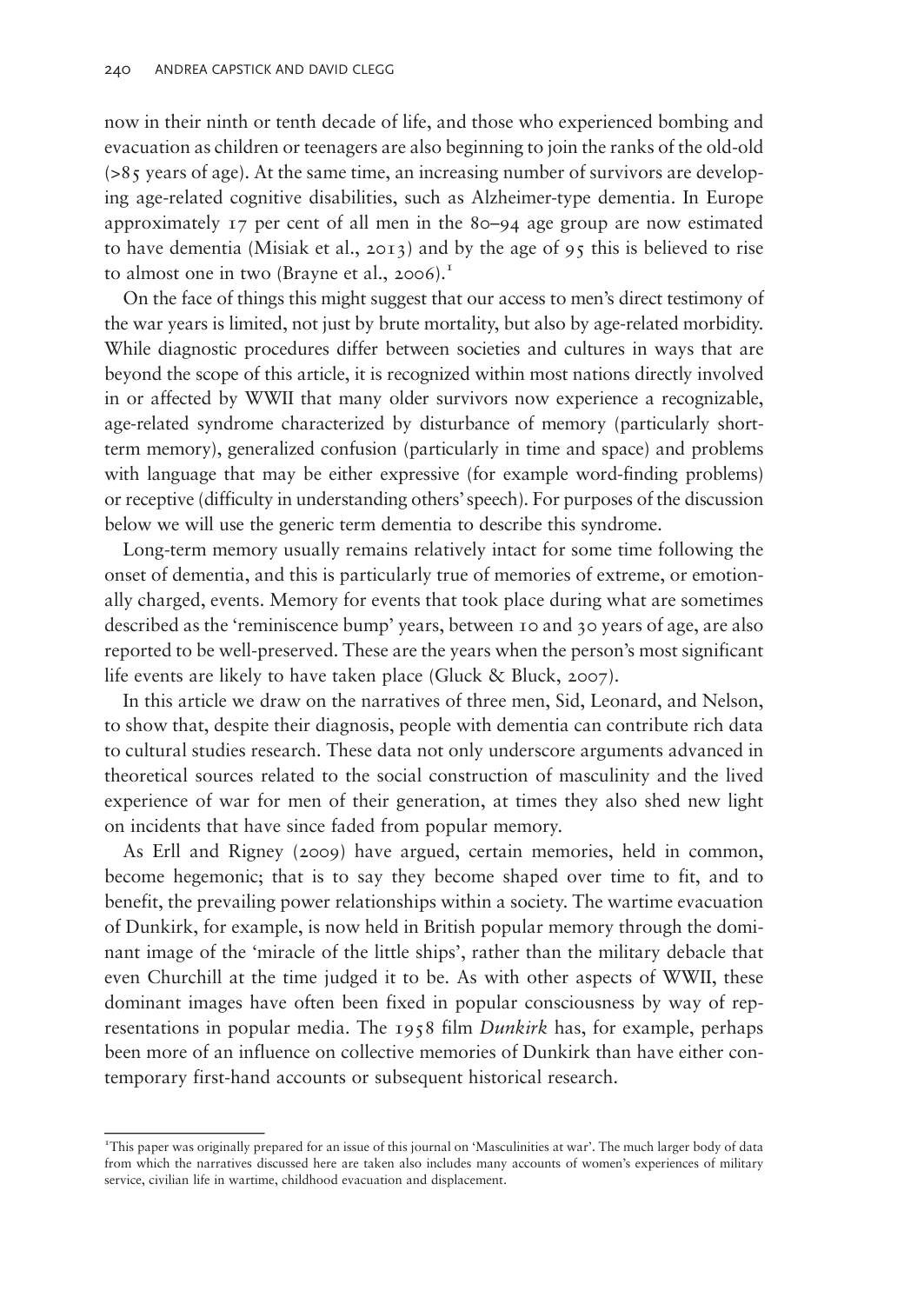In the narratives discussed below, while Dunkirk is explicitly mentioned by two of the men concerned, there is no miracle, but only personal tragedy and the dread of invasion. If Sid and Nelson were ever susceptible to what [Calder \(1991\)](#page-14-0) describes as the 'Dunkirk myth', this is to say, they have now seen through it. Memory is, as [Erll](#page-14-0) [and Rigney \(2009\)](#page-14-0) point out, a 'complex interaction between medial, social (and ultimately also cognitive) processes'. If memories of events cease to be 'performed' as acts of memory they can become inert and can then be overwritten by versions that 'speak more directly to latter day concerns' [\(Erll & Rigney, 2009:](#page-14-0) 10). Although, Sid, Leonard, and Nelson are, like all narrators of social history, acting out their relationship to the past from a position in the present, we will suggest here that their memories appear in some ways less 'mediated', than those of similar age cohorts without dementia. Although they may, throughout most of their lives, have repressed painful memories or colluded with hegemonic representations of the events concerned, the onset of dementia makes it less possible to maintain that self-controlled silence, often described in popular sources as the 'stiff upper lip'.

### The 'stiff upper lip' as cultural metaphor

In popular culture the 'stiff upper lip' has come to be synonymous with a form of masculine, and particularly British, repression of emotion. A trembling lip, it is implied, is an effeminate trait, while the ability to bite back and suppress emotion is the mark of a man. The stiff upper lip has been a particularly prevalent metaphor in military contexts. It is, for example, implicit in Tennyson's  $(1854)$  Charge of the light brigade that heroic conduct in the face of blundering military authority is to maintain a dignified silence, rather than to speak out in protest: 'theirs not to make reply, theirs not to reason why; theirs but to do and die.' George [Orwell](#page-15-0) [\(1940\)](#page-15-0) described the stiff upper lip as 'a kind of stoical resignation.' Many of the British actors who starred in films about WWII in the immediate post-War era became synonymous with the idea of the stiff upper lip. When John (later Sir John) Mills, who took the lead role in the film *Dunkirk* among many other such films, died in 2005 many obituaries referred to him as a personification of the archetypal British stiff upper lip.

Perhaps largely as a result of such films, in mainstream British popular culture the dominant view of WWII for many years was that of a clean war 'where people died intact and quickly; where the injured overcame their disabilities; where cheerful, patriotic wives and sweethearts waited patiently and faithfully back home' [\(Bender, 1997:](#page-14-0) 343). Bender suggests that subsequent generations have absorbed the 'highly sanitised and stereotyped version of the War… regularly presented in various media—novels, radio, and most especially the dominant forms of film and television' [\(Bender, 1997](#page-14-0): 345). The permitted, sanitized discourses of war were perpetuated through filmic representations of various kinds: discourses of patriotic stoicism (Pathé newsreels), selfless heroism (The Great Escape) and, more recently, humour (Dad's Army; 'Allo 'Allo). Burnell et al.'s (2010: 66) study of narrative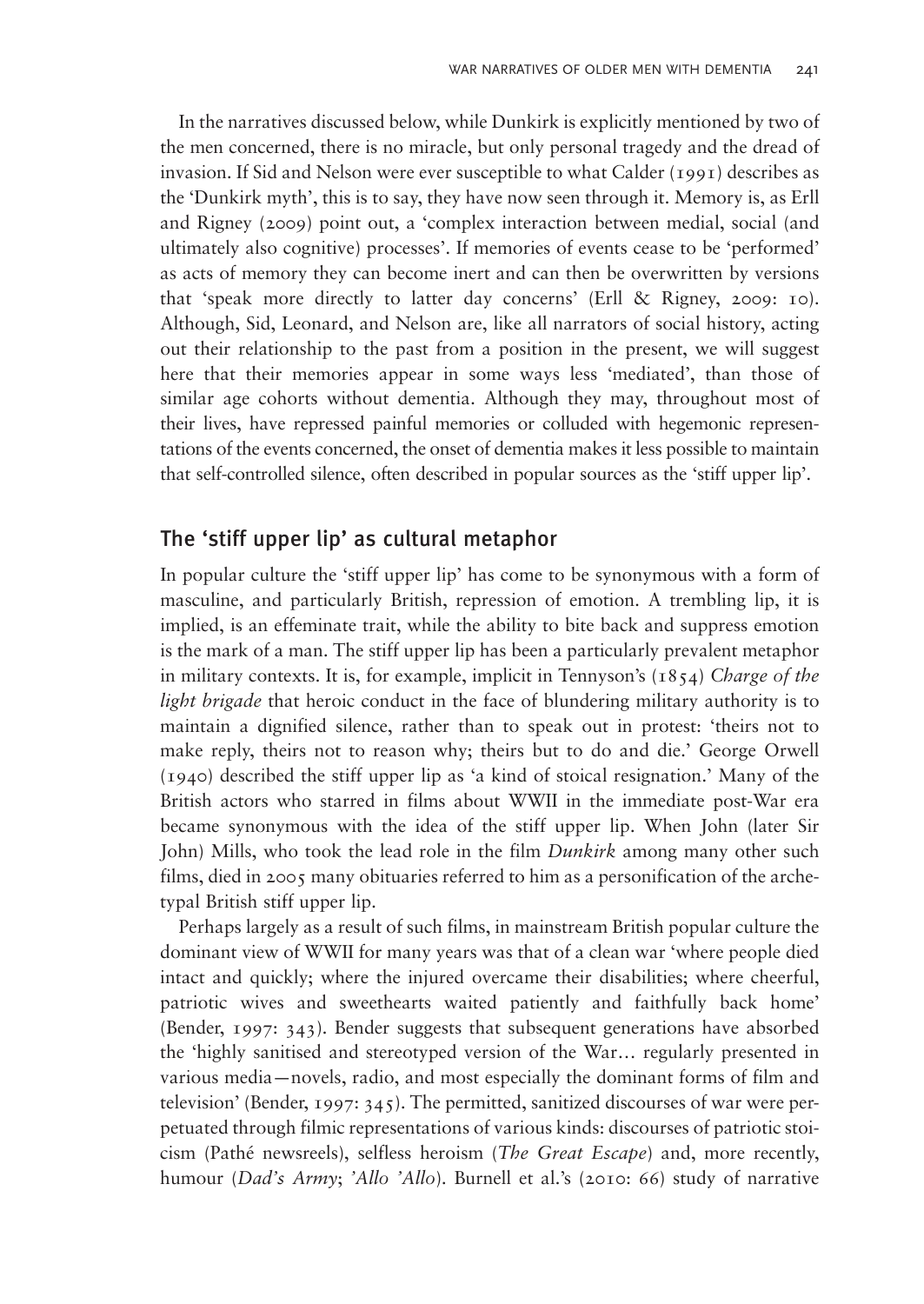coherence in war memories of WWII veterans found that humour was identified as a key strategy for avoiding more authentic communication about war-related experiences with other ex-servicemen: they quote one of the interviewees as follows: 'one didn't talk… much about… I regret that we didn't talk about it/one generally spoke about it in a jokey (sic) manner.' Here it is implied that the tendency to 'laugh off' traumatic experience may also be a way of maintaining a stiff upper lip.

Machin and Williams (1998) adopted the concept in their study of phantom limb pain in amputee veterans of WWII. Here they use the term stiff upper lip to mean:

- silent acceptance of high levels of pain
- reluctance to seek medical help
- an expectation of having one's experiences dismissed.

The stiff upper lip then, also enters the domain of the 'unspeakable'; those things that have been experienced viscerally, but which cannot be given a voice due to societal taboos, and to the expectation of being disbelieved. In this article we explore the possibility that with the onset of dementia, the tendency to maintain a stiff upper lip which has continued to dominate men's narratives in the post-war years may begin to relinquish its hold. The narratives discussed below, we suggest, come less under the control of what [Post \(2000\)](#page-15-0) describes as the 'hypercognitive' and enter instead into the realm of the subjective and visceral.

A series of research studies indicate that, in extreme cases, the onset of dementia can unleash dormant post-traumatic stress disorder (PTSD). For example, [Johnston](#page-15-0) [\(2000\)](#page-15-0) describes the cases of three WWII veterans who developed combat-related stress for the first time shortly after being diagnosed with dementia and hypothesized that their ability to 'function well' in the aftermath of war was due to the cognitive effort required to keep intrusive images under control. When this ability began to deteriorate, their defences were lost and the images broke through. They began to experience combat-related nightmares and to be hyperactive and anxious. Other symptoms involved violent outbursts, tearfulness, and a preoccupation with wartime experience that had not previously manifested itself.

#### The social construction of memory

In the field of dementia studies, there has to date been surprisingly little overlap with cultural or sociological studies of memory. Within the prevailing biomedical model of dementia, the problem is characterized as one of individual 'memory loss' rather than memory change over time, and the memory in question is largely taken to be located within the (diseased) brain of the diagnosed person. While alternative, more holistic models of dementia certainly exist (cf. [Kitwood, 1997; Post, 2000](#page-15-0); [Sabat, 2001](#page-15-0)) they have not, to date, placed great significance on the social construction of memory, nor indeed on the links between events in social history and the lived experience of people who now have dementia. While this article cannot hope to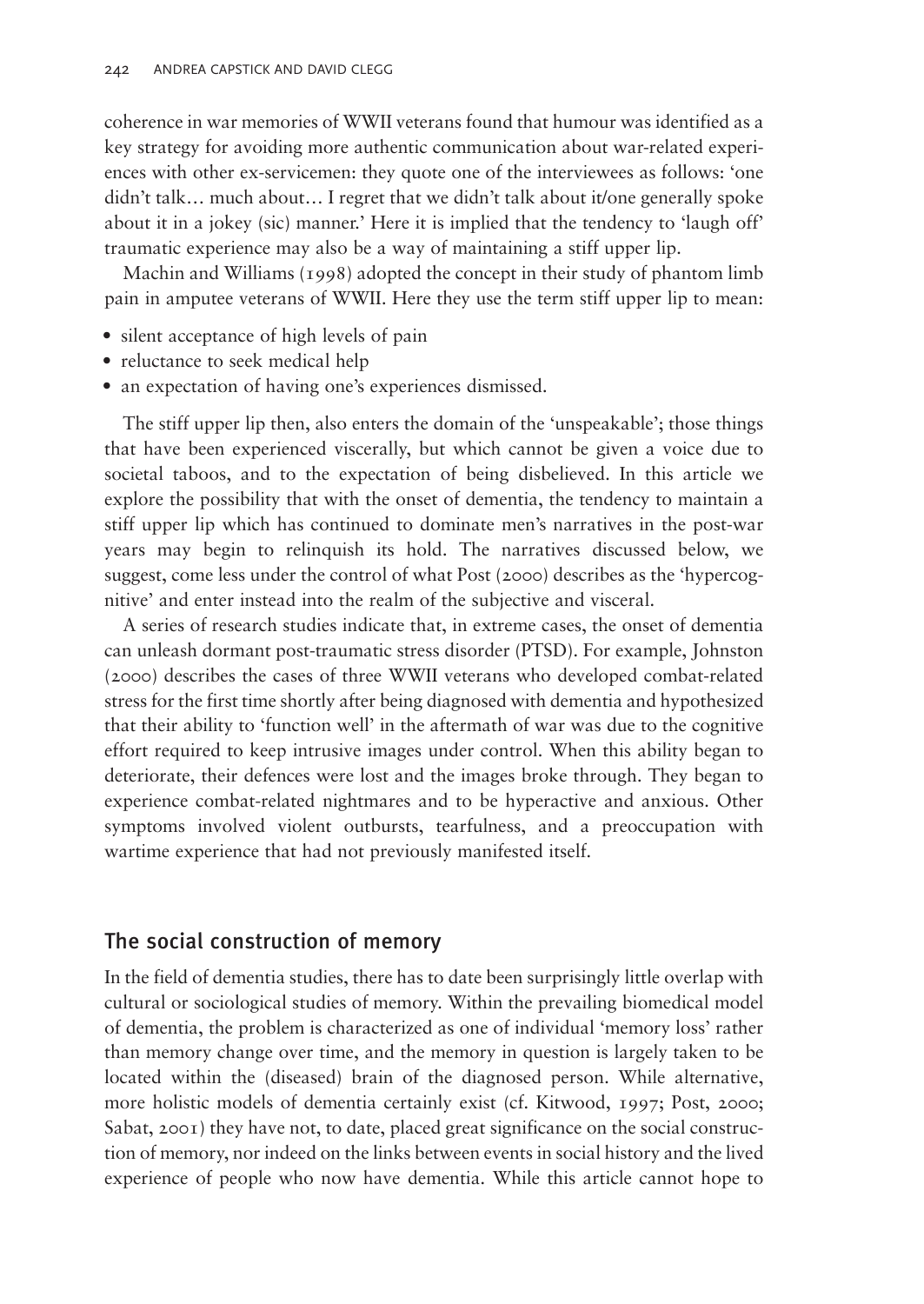engage with the whole body of theory on memory as socially construct, one of its main purposes is to begin to open up this debate.

[Roper \(2000\)](#page-15-0) has, for example, demonstrated how recall of a single wartime event can undergo many narrative shifts over the life-course of an individual. In his study of the WWI officer Lyndall Urwick, narrative accounts of an incident changed over the following decades in what appears to have been a progression from anger in the immediate aftermath, to reconciliation in mid-career, and renewed memories of death in Urwick's later years. In the cases of the three men with dementia whose narratives are presented here it appears that they experience history less as a linear unfolding of time which takes them reliably further and further away from the precipitating events, and more as a series of palimpsests. The disorientation in time and space characteristic of dementia means that they find themselves reliving events from the past as though these events happened only very recently, or are happening again. LaCapra  $(2001:21)$  suggests this is characteristic of post-traumatic acting out 'one is… performatively caught up in the compulsive repetition of traumatic scenes… caught up in a melancholic feedback loop.' There is therefore no claim that the narratives discussed below have any one-to-one correspondence with 'what really happened'; rather, they are what [Kuhn \(2010\)](#page-15-0) describes 'performances of memory.'

Summerfield's (1998) research on women's wartime work and training draws attention to the often troubled interface between interior and public discourses in such performances of memory. Nevertheless her interviewees' attempts to construct a coherent narrative from fragments of autobiographical memory, popular myth and official sources offer opportunities for understanding the ways in which interiority and public discourse intersect in individual voices. Summerfield argues that it is 'necessary to encompass within oral history analysis and interpretation, not only the voice that speaks for itself, but also the voices that speak to it, the discursive formulations from which understandings are selected and within which accounts are made'  $(1998: 15)$ . The narrator is not to be regarded as an already-given historical entity, but as the locus of a process in which memory is produced and reproduced from a variety of available discourses.

From a social constructionist perspective, it is thus possible to shift the 'problem of forgetting' from the brain of the individual diagnosed with dementia to the more general social milieu, recognizing that forgetting is not only ubiquitous, but also a significant part of the way that hegemonic order is maintained. In their performances of memory, people with dementia may return—in some cases compulsively to events that have been blocked from collective memory. A number of writers have coined terms which suggest that there are indeed pathological forms of forgetting at a societal level. Jacoby  $(1996:3-4)$  uses the term 'social amnesia' to describe a failure to learn from history, characterized by '… the impatience to hustle through the past as if it were the junkyard of wrecked ideas'. [Schefer \(1995:](#page-15-0) 141) uses the similar term, 'mnemonic damage', to refer to the occlusions and silences that accompanied growing up in wartime France, and [Huyssen \(2003\)](#page-14-0) describes a cultural 'hypertrophy of memory', noting that 'inevitably, every act of memory carries with it a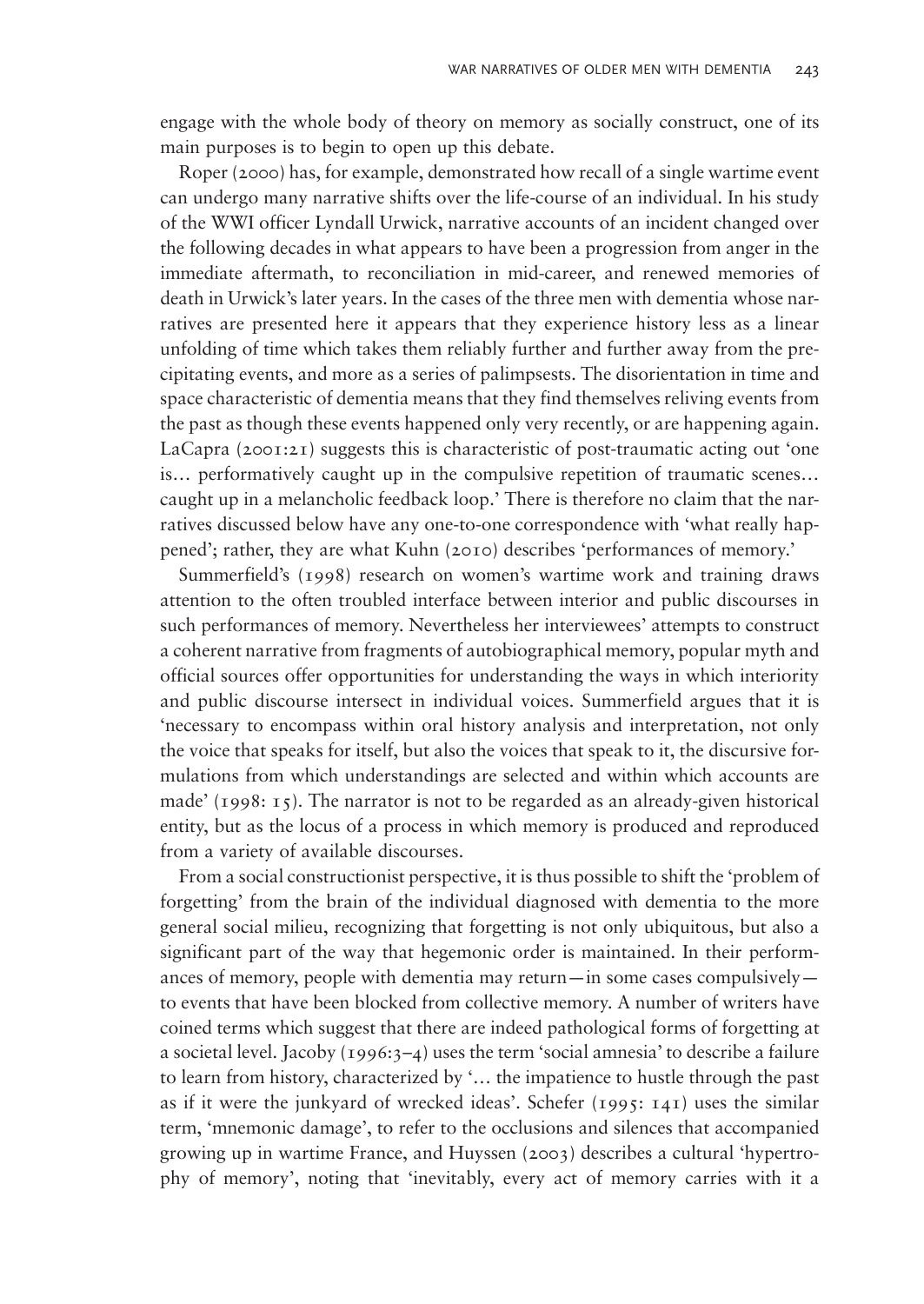dimension of betrayal, forgetting and absence.' [Bertman \(2000\)](#page-14-0) takes the analogy further in his suggestion that 'cultural amnesia' is the 'social equivalent of Alzheimer's disease'.

[Neal \(1998\)](#page-15-0) suggests that the literal 'unspeakability' of war-related trauma, for many, has not just been a result of the freezing of affect believed to accompany such experiences, but also the societal taboo on disclosure of events that do not conform to the 'institutional underpinnings of the social order' and which thus feed into 'overriding forms of collective fear and anxiety' [\(Neal, 1998](#page-15-0): x–xi). [Heller \(1992\)](#page-14-0) noted in his study of the experiences of ageing veterans:

When they try and speak of it the memories overwhelm them and they fall silent… Nor is it possible for them to understand why, when they came home as young soldiers almost fifty years ago, no-one wanted to hear the story of what they had witnessed. Even today survivors share the feeling that still no-one is listening.

[Caruth \(1996\)](#page-14-0) uses the term 'the wound that speaks' to describe the painful re-emergence of wartime trauma through narrative, reminiscent of the process by which shrapnel works its way back to the surface of the injured body. In the following section we discuss the process by which the three narratives presented below were created after long silence.

# Methods

[Baldwin \(2008\)](#page-14-0) notes that people with dementia require agency and opportunity to take part in the performance of memory through narrative. Often, however, they are not only denied the opportunity to create narratives, but are also subjected to a 'disabling meta-narrative' which marks them out as unable to do the very thing that the performance requires; that is to communicate coherently. Here, too much emphasis is placed on intact cognition as the sole criterion for participation; and on this basis people diagnosed with dementia are frequently subjected to 'narrative dispossession' [\(Baldwin, 2006](#page-14-0)). Even within geriatrics research, a recent US study by [Taylor et al.](#page-15-0) [\(2012](#page-15-0): 413) showed that people with dementia are often excluded 'without rationale or mention of exclusion as a limitation, or any discussion of its potential effect on the evidence base'. Other professional discourses and practices similarly exclude people with dementia from visibility, voice, and inclusion. As [Gilmour and Brannelly \(2010\)](#page-14-0) note, the shift to a rights-based, as opposed to the traditional needs-based, model of dementia opens up space for new interdisciplinary perspectives and practices. This has direct bearing on the methods by which the narrative data discussed below was created.

The narratives presented in this article are taken from a much larger body of firstperson biographical testimony collected as part of the Trebus Projects, a series of arts projects carried out with people with dementia [\(www.trebusprojects.org.uk](http://www.trebusprojects.org.uk)). Many of those involved in the project were people whom care workers believed were no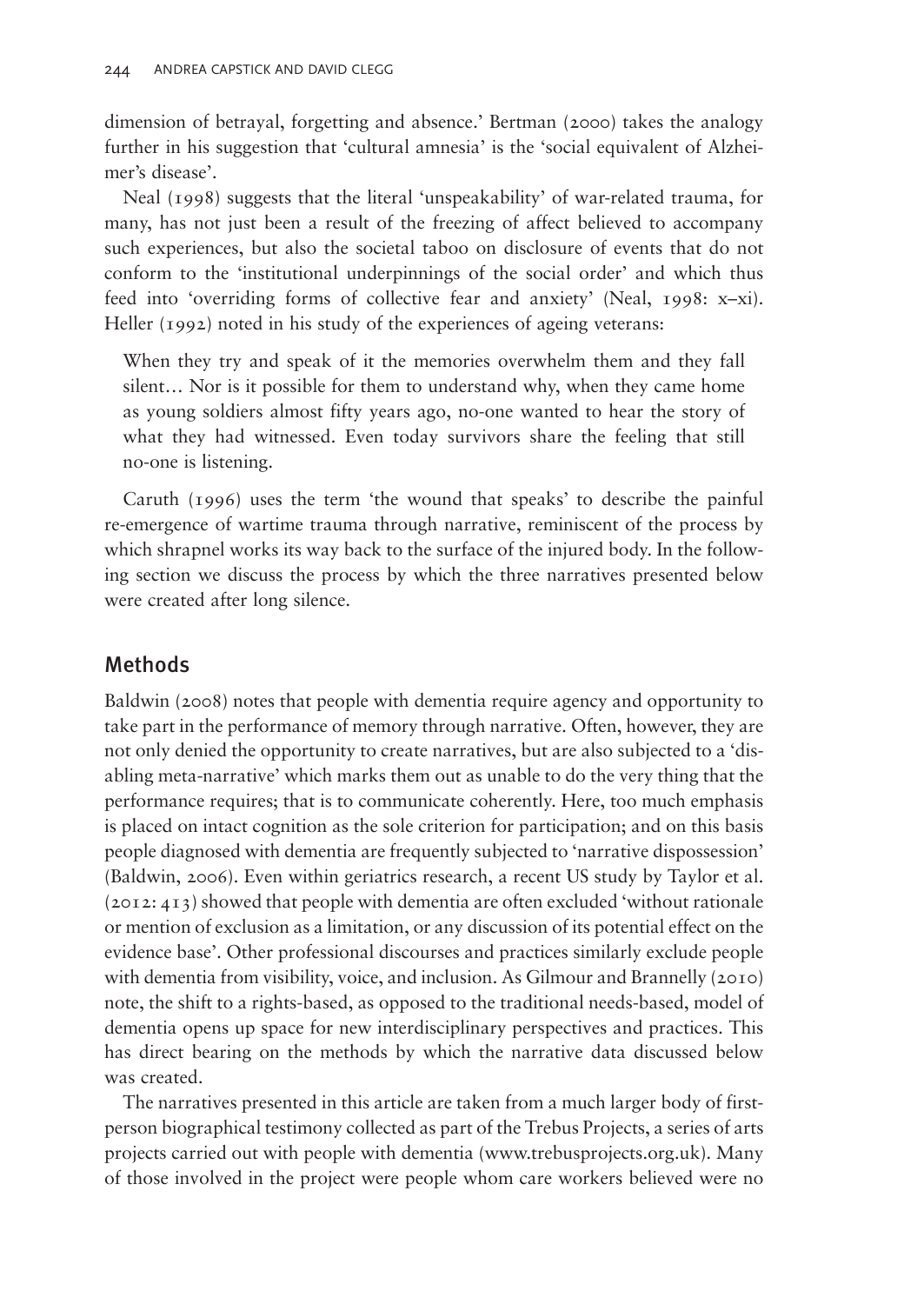longer capable of meaningful communication, and some stories include the last words their narrators ever spoke. These accounts provide evidence that even people with very severe dementia can often provide a meaningful account of their earlier lives. The narratives were created iteratively, initially in response to the prompt 'Tell me about yourself', with the ongoing story then repeated to the narrator at the beginning of each session. There were no overt prompts related to war or military service. The existence of these narratives thus helps to challenge popular misconceptions about the nature of dementia, and the ability of people who have dementia to contribute to social research and other forms of debate.

#### The narrators: Sid, Leonard and Nelson

The three narratives of men with dementia presented below (Sid, Leonard, and Nelson) cover a period extending from the end of WWI to the immediate aftermath of WWII. Among many other subject areas, their stories shed light, for example, on the way masculinity has traditionally been constructed through father–son relationships, peacetime employability, fitness-for-combat, and military service. They also expose, at points, events and constructions of events that have been elided or downplayed in popular culture.

#### Narrative 1—Sid 'My dad was a sick man …'

[Bender \(1997:](#page-14-0) 344) points out that those who were actively involved in WWII had often been brought up by parents who were still traumatized by WWI. He suggests that 'the damage to the older generation caused by the First World War, and the limited communication during the Second, increased the psychological toxicity of the events being experienced'. The first set of extracts taken from Sid's narrative, presented below, conforms closely to Bender's analysis. Sid grew up in the shadow of the WWI. His father was a seriously disabled veteran who struggled, as a result, to provide for his family or hold down regular employment. Sid's narrative of his own military service, from which he emerged physically unscathed, shows how persistent is this ongoing legacy, in the form of survivor guilt and post-traumatic stress spanning two generations.

Sid was born in Dalston, East London in 1918, the last year of what was then still known as the 'Great War'. His father was, Sid tells us 'a sergeant in the First World War… and barely survived'. [He was] 'badly wounded in the stomach and gassed, chloride gas'. Sid's father only worked 'bits and pieces' after this, 'mostly to give him something to do'.

He was always in Mum's way. Mum gave him a hard time… she wouldn't have done it, but she seemed to suffer the intolerance of the War… he took a bashing… I was in the middle of it all.

Sid grew up, then, in a household where far from being regarded as a hero of the Great War, his father was seen as redundant and emasculated, something of a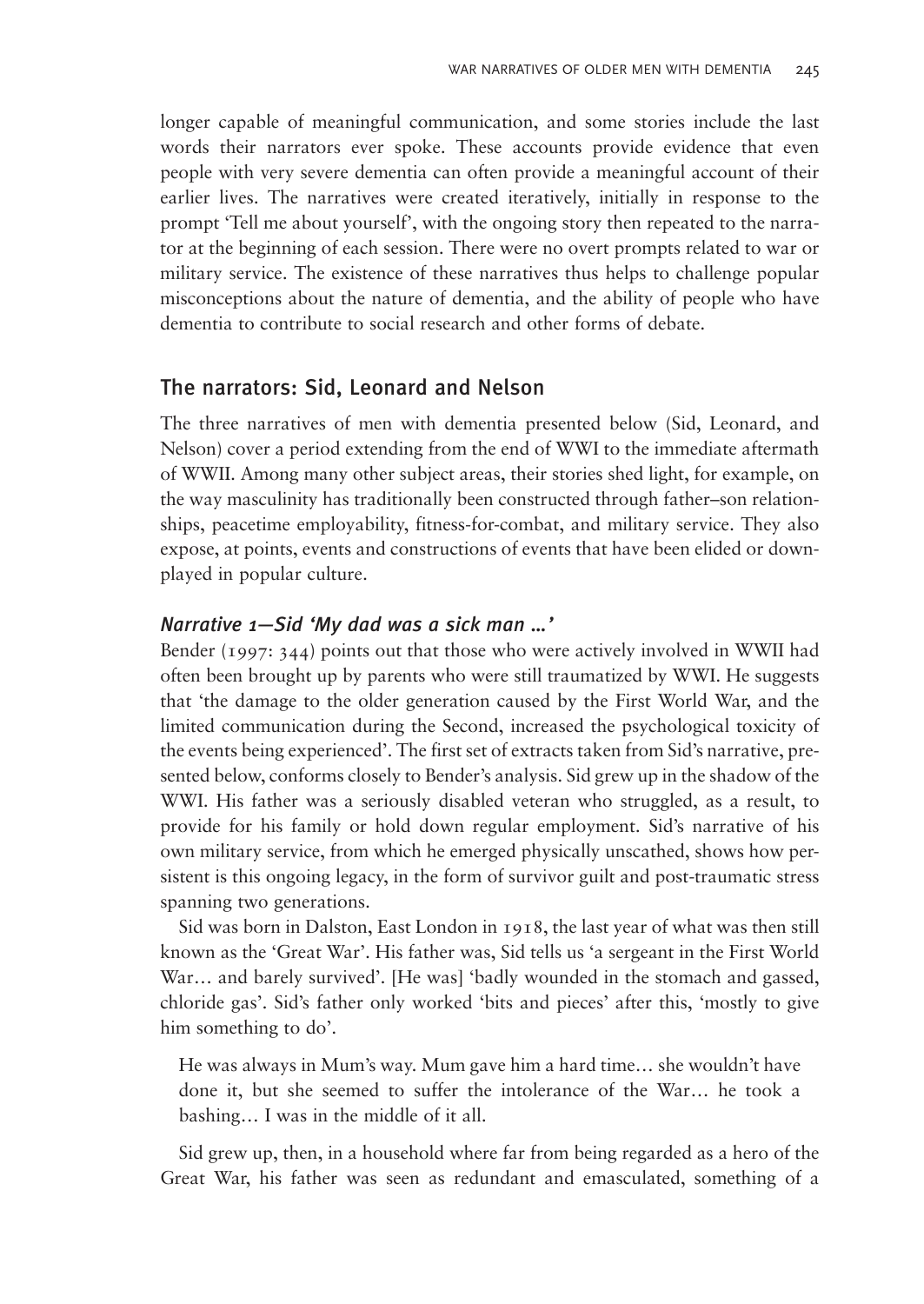nuisance, unable to provide adequately for his family. This conforms with Bourke's (1996) deconstruction of the frequently assumed connections between virility and war; the body which returns is not only physically altered but also inscribed with different values and meanings: the experience of war 'fundamentally affected not only the shape and texture of the male body, but also the values ascribed to the body' (1996: 30).

As Bourke notes, a feminist view of the construction of masculinity as patriarchy is not helpful here, because it fails to take account of the ways in which men can be oppressed by other men. Societal responses to the returning disfigured male body are also clearly shot through with class divisions. A wheelchair-bound male member of the middle classes could still continue with a profession or live the life of an invalid without losing the status of hero. To a working-class woman like Sid's mother, however, the return of a husband unable to work was a burden, dramatically altering the balance sheet of the household.

As [Cooper and Hurcombe \(2008\)](#page-14-0) note, 'the wounded male body elicits atypical responses and disturbs established power relations: the wounded body becomes a battleground of the genders'. Sid's nascent awareness of his own masculinity is therefore constructed around conflicting gender identities. His mother is described as his 'angel… a diamond… the backbone'; she 'did the donkeywork' and there are many indications that it is his mother whom Sid emulates.

Sid himself became a regular soldier, 'I went into the army myself… got my khaki uniform with brass buttons' and, during the WWII, was posted to Norway as an Infantryman. The details of this posting are comparatively vague, although Sid does describe himself as having been 'right up against it from the beginning'. Luckier than his father, physically at least, he came through it all 'without a scratch'. Sid's narrative suggests, however, that this was really only the beginning of his war.

The very sad thing was the line up when we all came home… looking around for who was missing… there were only about four of us. I remember when I came back looking for their names… names we'd cut into the trees and written on the walls. [...] People you went to the pub and had a pint with... all dead.

Almost all of Sid's childhood friends have been killed, and he suggests that he felt the need to undertake some act of expiation to make up for his own safe return.

I volunteered to tell the wives of the dead soldiers. I needed to do it; I felt guilty that I came back alive… I couldn't look at the mothers of the dead… I knew what they were thinking… I felt ashamed.

In a later comment Sid discusses the overall death toll of WWII, and particularly what he sees as the squandering of young lives. It is noticeable here that Sid seems to borrow on images that are perhaps more familiar to us from writing on WWI; the tragic waste of doomed youth and the uncaring military authorities. It can easily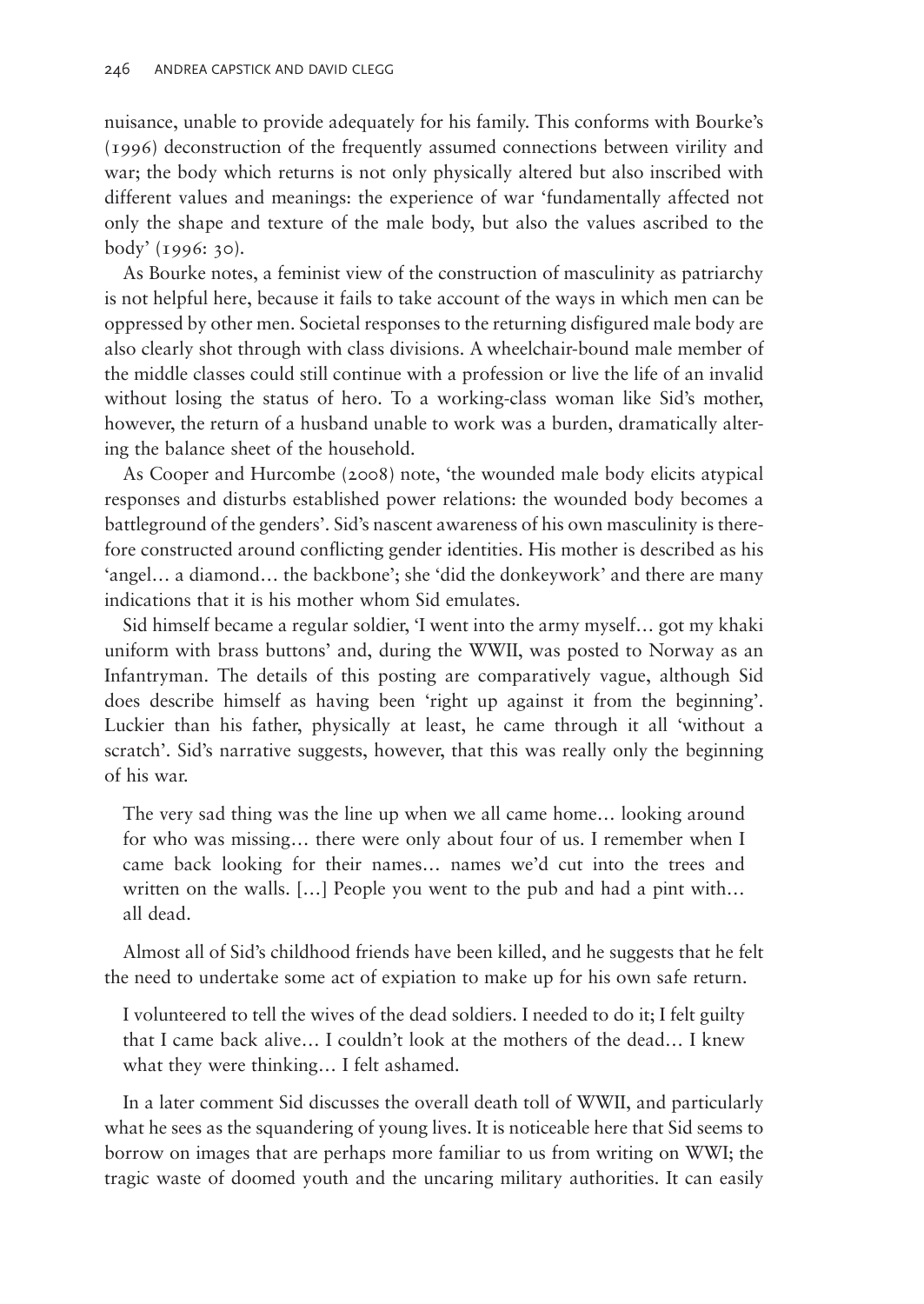be forgotten that many WWII combatants were also not consenting adults (in terms of the law of the day) when they were conscripted.

A lot of people died that shouldn't even have been there, let alone be killed… young men… young boys left school, then they're forced to be men straight away, do you see? They were in the army, and the army didn't care a hell about them.

Other events are described in elegiac terms that we might tend to think beyond the reach of the average working-class East Ender of Sid's generation: 'The lads through the windows grew into men, and grew into soldiers that went on the fields with me, and they didn't come back'.

One particular friend of his youth, Frankie, 'my closest friend and the most loyal person… I grew up with that boy from when he couldn't walk on his legs', was killed on the retreat from Dunkirk 'getting on one of the boats… nearly there'. Sid was a long-term contributor to the Trebus Project, and it is noticeable that over time he begins to transfer traumatic events from one person to another, so that later in his narrative Frankie has been killed by a bayonet wound to the stomach like the one received by Sid's father, rather than by drowning. Similarly, Sid says of his mother: 'she fell off the back of a boat, she fell in the water and the tide carried her away… we couldn't get to her', apparently confusing her death with Frankie's. What remains constant throughout is the sense of loss, and the mutability of past and present experience: 'Frankie came home one day and said he was killed… he's not coming home… he was leaning over the garden fence and he said he won't be coming home'.

Reflecting on the ongoing impact of these events on his own later life Sid reveals the manifestation of 'night terrors' consistent with some degree of PTSD.

It'll come back at night… I'm always looking back over my shoulder all the time. It's in the air, thinking that somebody's following me around. If I hear a sound, I turn my head and it's something to do with what's happened in my war time… It used to wake me up in the night. I was always fighting in my sleep.

Sid identifies himself as always having been a 'man's boy'; 'I preferred the company of men'; his narrative refers at several points to his impulse to protect and save other young men and his sense of despair in being unable to do so. His commentary on his post-war employment as a driver suggests that he may have found it difficult to break away from military life. His chauffeur's uniform is, for example, described almost identically to his earlier army uniform ('a navy blue uniform with brass buttons and a peaked cap') and, even attired like this, he still 'felt shy about the nice clothes… even guilty… it was just after the war and I didn't want to give the impression of showing off'.

(All extracts from Sid's narrative are taken from [Bryce et al., 2010](#page-14-0), IV–VII.)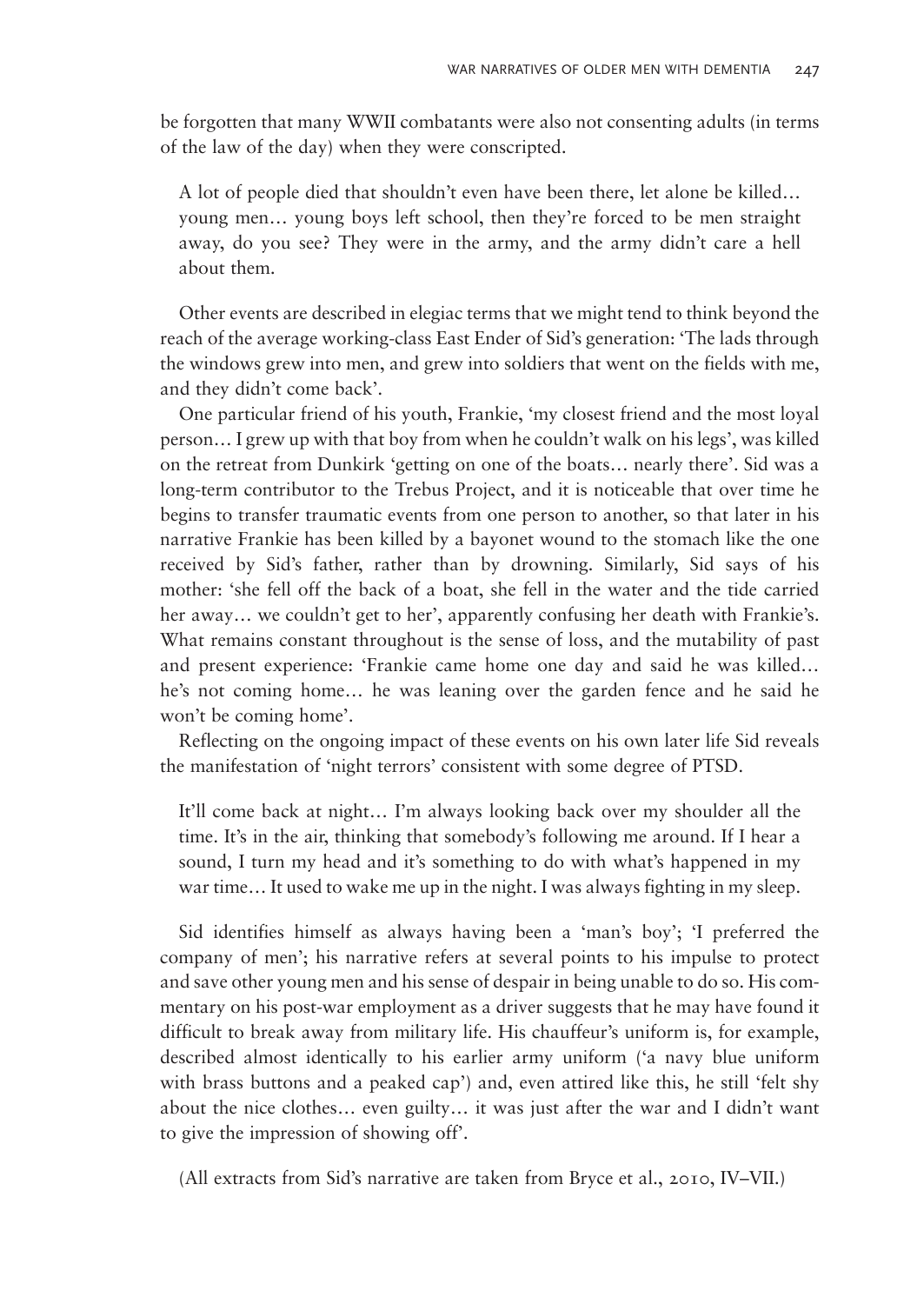## Narrative 2—Leonard: 'We didn't want to be soldiers… '

Born a few years after Sid, Leonard's story begins with his lower middle-class family background in pre-War London. His grandfather is described as a 'true gentleman' who worked at 'the premises of people who are insuring'. His father owned a tailoring business, and was 'Mayor of the Borough'. Leonard himself became a successful gallery owner and cinematographer after the war. Of his reluctant indoctrination to military service he says:

I made a friend on the train going North… a chap came and sat opposite me in the carriage… he was rather shy, almost in tears… we went through the war together… I don't know what happened to him… we sat in silence for about half the journey… we didn't want to be soldiers. I can't remember where we were billeted… in mid-winter… it was so cold and only ice water to wash… we were taken on to break our nerve… we wanted to run away and leave.

Due to what he clearly believes to have been some form of financial deal between his father and 'a friend in Whitehall' Leonard's active military service does not last long.

I wasn't in the army long… I got someone helping me… he got me a posting to something else away from the fighting… I think money may have changed hands. […] My father was friendly with a top man in Whitehall… he protected me.

Throughout his narrative Leonard refers several times to his 'luck' in being spared active service in this way. Although in less explicit terms than Sid, Leonard also makes reference to ongoing identification with those who, lacking this kind of patronage, did not survive. Many years later, it seems that he made efforts to find out what became of the regiment to which he was briefly attached.

The regiment I was in… where I was shouldering arms… were slaughtered. I got speaking to the lady behind the desk in the records office. She said, 'My dear, you don't know how lucky you are, it was a bloodbath. The group you were with was murdered'.

Later we move on to Leonard's life in post-War London and his sexual relationships with other men in the years when sex between consenting adult males was still punishable by law. Here again, Leonard's father appears as a benign and protective, but somewhat controlling character

Many people I knew went to prison… many people from the film studios. My father would have been furious if he found out… if he knew I was having sex with [a man] ... he never knew. It just became a habit to tell little lies. He never asked me a word about it… he was in on it, but he didn't want me to know that he knew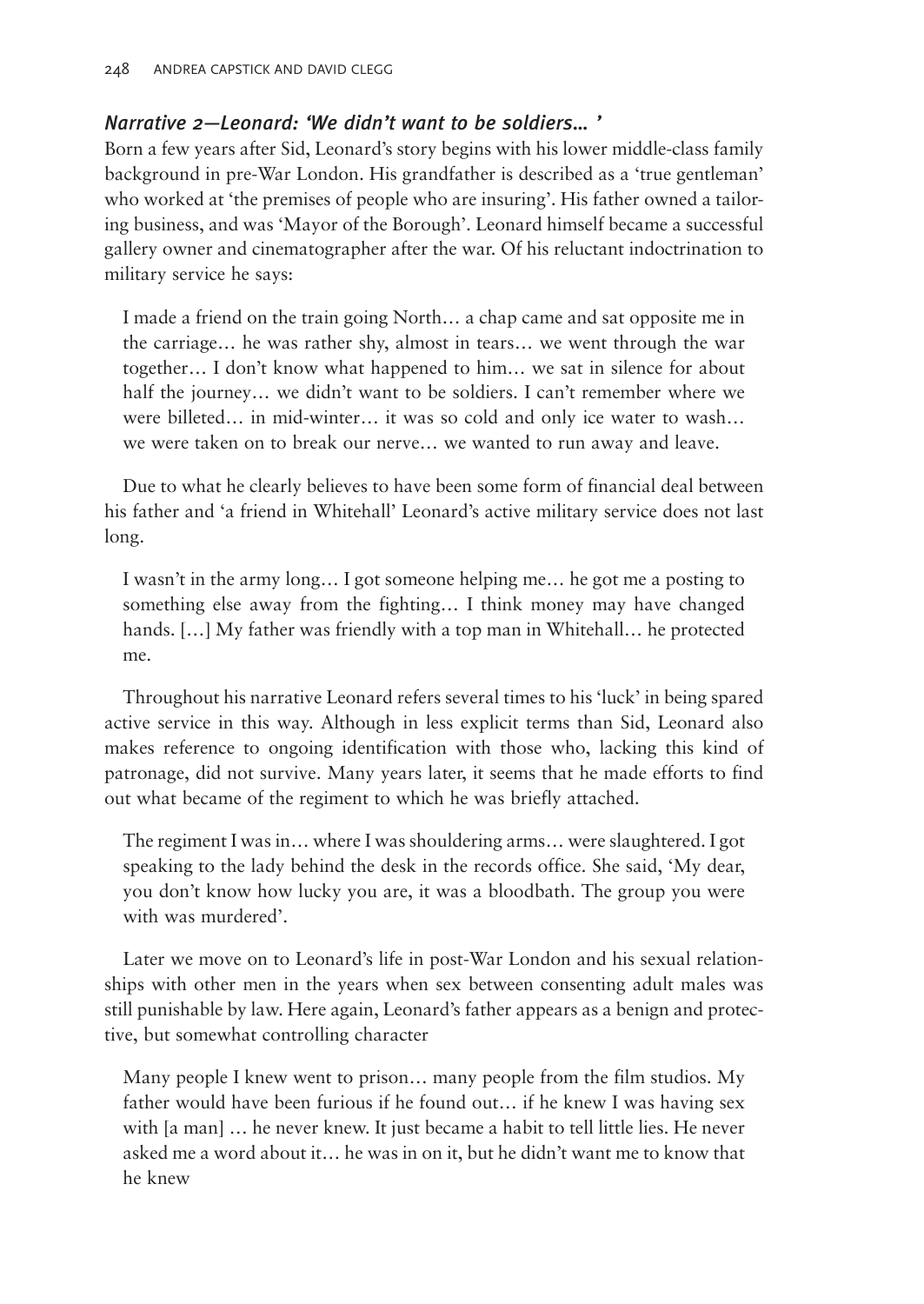Like many people with dementia, Leonard is preoccupied by the need to reconnect with people and places in the past. However, it is noticeable that his efforts to do so are invariably, in his own account, aborted because the buildings or records concerned have been destroyed, often by bombing. For example, a cinema in Oxford Street has 'only very recently been destroyed, taken down to the ground in the bombing' and the publisher's office of a magazine he contributed to has been 'demolished in the last two months… the building has gone, the records have gone.'

Leonard emerges here as someone who has always had something of a double identity. His story is, in many ways, a kind of case study of the twentieth century, with its petty snobberies and ambivalences about gender, sexuality and social class papering over the cracks, during the decades of industrial blight and global warfare. The stiff upper lip is revealed here as a hypocritical reluctance to speak inconvenient truths. Homosexuality is tolerated as long as it is not named, money changes hands under the table, and deals are done in the corridors of power.

(All extracts in this section are taken from [Bryce et al., 2010:](#page-14-0) 47–53)

## Narrative 3—Nelson: 'Everybody forgets and you're left with so much propaganda'

The 'toxicity' of the first half of the twentieth century described by [Bender \(1997\)](#page-14-0) above, is further intensified when we consider that between the two World Wars came a depression which brought mass unemployment, poverty, and widespread illhealth. Board of Education studies for these years show that in some of the worst affected areas children were found wearing clothes 'that often fail to afford adequate protection and to maintain the self-respect of the children… the meagre income upon which the families live cannot run to the purchase of both food and clothing' [\(Eichholz et al., 1928\)](#page-14-0).

Nelson who features in the last of these three narratives was a child of this depression. Born in the 1930s, he grew up in extreme poverty and overcrowding, the third of eight children. Aged 9 at the onset of WWII, he refers to bomb sites as his playgrounds and Canadian and US servicemen as his role models.

Nelson's narrative begins with a description of the house where he grew up

Back then overcrowding was getting very bad. I say jokingly about squashing bugs but you could walk in any house and smell the bugs back then… the only way to get at them was to knock holes in the wall… put paraffin in and burn them out… burned the bloody houses down killing the bugs.

Like Sid's father, Nelson's father was also disabled, in this case due to a childhood accident which left him unfit for military service and barely able to hold down a job even when work was actually available

My father worked as a coalman in winter and a builder's labourer, when he could get a job, in the summer, and that wasn't easy for him… he'd been run over by a traction engine when he was a kid, and left with half a leg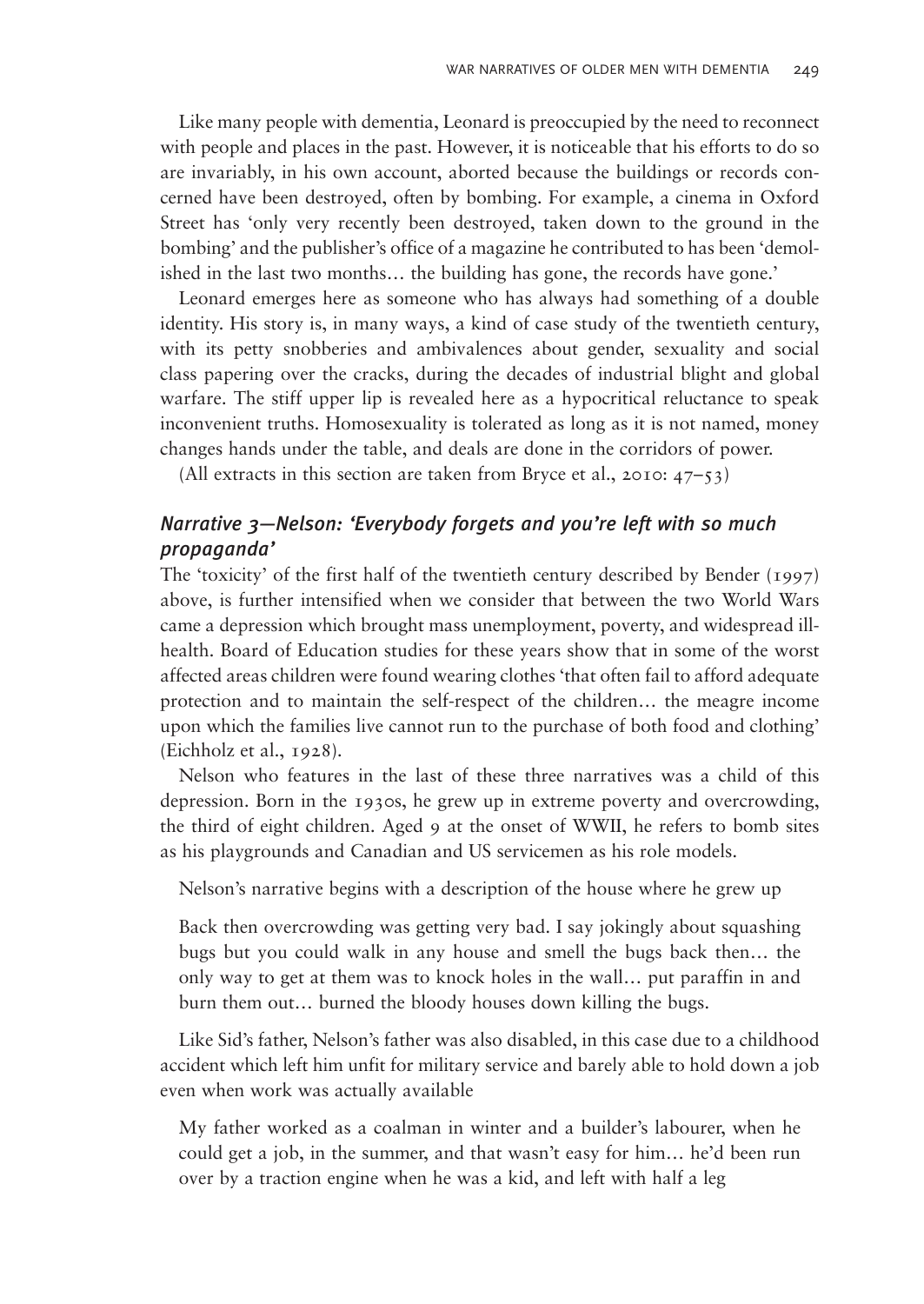Initially, the outbreak of war made little difference to Nelson's day to day life but later the reality began to hit home

When war broke out it all seemed normal for a while and then all of a sudden after Dunkirk… that's when it got rough. I thought, funny what's that train doing there… in the sidings?… They wouldn't normally stop… but then you saw it after Dunkirk… the tiredness in the soldier's faces. Looking out the windows. Day after day you could see the trains coming in with the blinds closed… I ran home and told my dad. He said, 'Cross over the road. Don't look. Walk away.'

Nelson's story also includes more than usually graphic descriptions of the aftermath of bombing raids

An incendiary fire was bad. They say now that you could put it out, but you couldn't. I said to one of them firemen, 'Those incendiary bombs don't half smell.' He said, 'That ain't the incendiary bombs, son.' We knew then what it was… burnt flesh and carbide.

It is evident that Nelson had a difficult relationship with his father, 'He wasn't a hero, he was drunk all the time', and he relates one incident where his father appears to have made (or seriously considered) a suicide attempt by driving at a wall, when Nelson was in the van alongside him, 'I see that wall at the end, and I knew what he was doing, suicide… I said, "You might want to die but not me".' As [Davies \(1997](#page-14-0): 365) notes, there have been few clear estimates of the psychological impact of WWII on British civilians, such as the suicide attempt mentioned here, because psychological trauma among civilians 'was usually interpreted as a sign of constitutional weakness rather than a reaction to extreme life events… and demonstrations of psychological distress or failures to cope with trauma were actively suppressed'.

Perhaps as a result, Nelson presents his father as someone less admirable or able to protect him than the Canadian and US officers he identifies with and runs errands for. His own emerging sexuality is also closely linked with the behaviour of these role models. By contrast, Nelson's father is presented as a figure alternately bullying and pathetic, without proper weapons (only a 'small hammer'), and unable to keep Nelson safe.

I used to bunk off school and go up to the Ferrari garage to help the Americans for cigarettes… there was only one thing the Americans were interested in and that wasn't such a long word as chocolate. Mind you, we were just as bad. The Americans brought guns and nylons to bribe their way… that was the first present I ever gave my girlfriend..a pair of nylon stockings from a Canadian for cleaning his engines.

Nelson also recalls the now largely suppressed and forgotten reprisals that were taken in Britain against prisoners of war. In this, his narrative again covers some of the same territory as [Calder \(1991\)](#page-14-0) who drew attention to the ways in which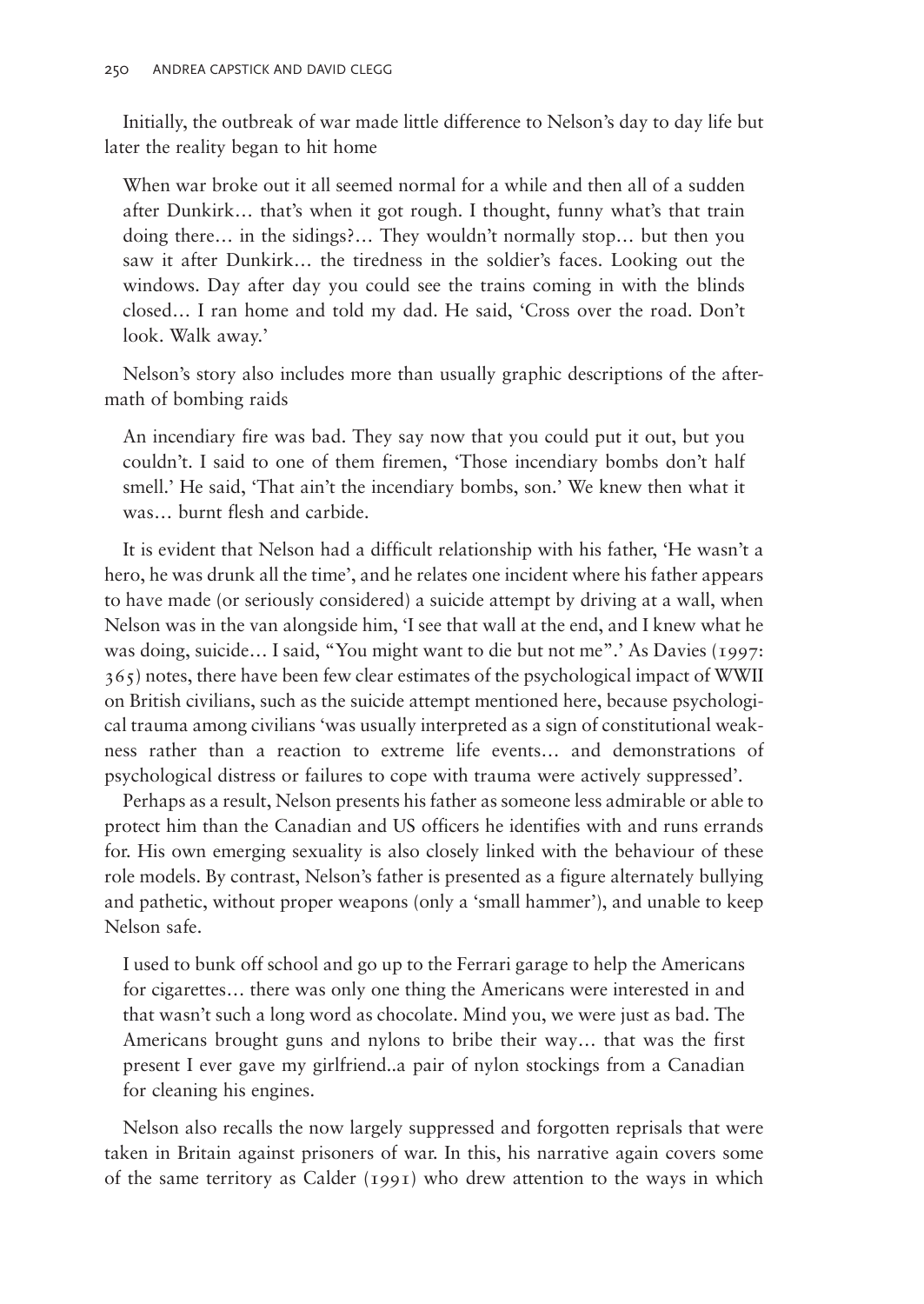'unpatriotic' wartime activities such as looting or rape were quickly excised from the collective myth of 'plucky little England.'

People tried to get on with life but you could sense a fearful change. They took it out on the Italian prisoners of war. When anyone saw them with an English woman they'd go mad. I know two Italians were caught on the waste ground… there were two dead found… beaten to death… nothing in the papers… everything denied.

Nelson, more than either of the other two narrators, indicates a life-long sense of indignation about the way wartime events were reported.

Even at the time, I didn't believe most of what was written in the papers […] There are these historians now… The way you've got to look at it is everybody forgets and you're left with so much propaganda. They've got their stories all worked out.

The main focus of Nelson's anger seems to be the contemporary newspaper reporting of an explosion which destroyed a large area of West Hendon in 1941, killing 40 people and making over 1000 homeless. In Nelson's account this was reported to be a German bomber that had crashed with the bombs still on board, but he believes it to have been one of the first V2 bombs, 'There was a complete shutdown on it in the papers… two streets at a crossroads and it completely engulfed the lot of them'. Contemporary sources make it clear that there were numerous competing explanations; what is at issue here is not in the end so much the type of bomb, but whether it hit or missed its intended target. Reporting at the time seems to have been concerned to prevent the panic that would ensue if it became apparent that heavy bombing of civilian targets—as opposed to industrial sites—was likely.

Nelson himself makes reference to his disrupted education, noting that due to the bombing of his school 'my reading and writing is not that good.' It seems unlikely in view of this that he is taking issue with academic historians, but rather with wartime propaganda and its largely unchecked perpetuation by other means in the post-war era. He continues to see as the enemy all forms of authority, particularly upper-class authority, rather than just the potential German invaders; 'If they're still trying to bomb me in to submission, they've done the wrong thing.' War is less a time-limited engagement with another nation than a campaign waged against him personally, and people like him, in the context of his life as a whole.

(Extracts in this section are from [Bryce et al. 2010](#page-14-0): 59–69)

## Conclusion

This article has argued that men born in the first half of the twentieth century were indoctrinated to a view of masculinity in which the concept of the stiff upper lip was dominant. Throughout the majority of their lives, including peacetime employment, wartime, conscription to military service, or civilian experience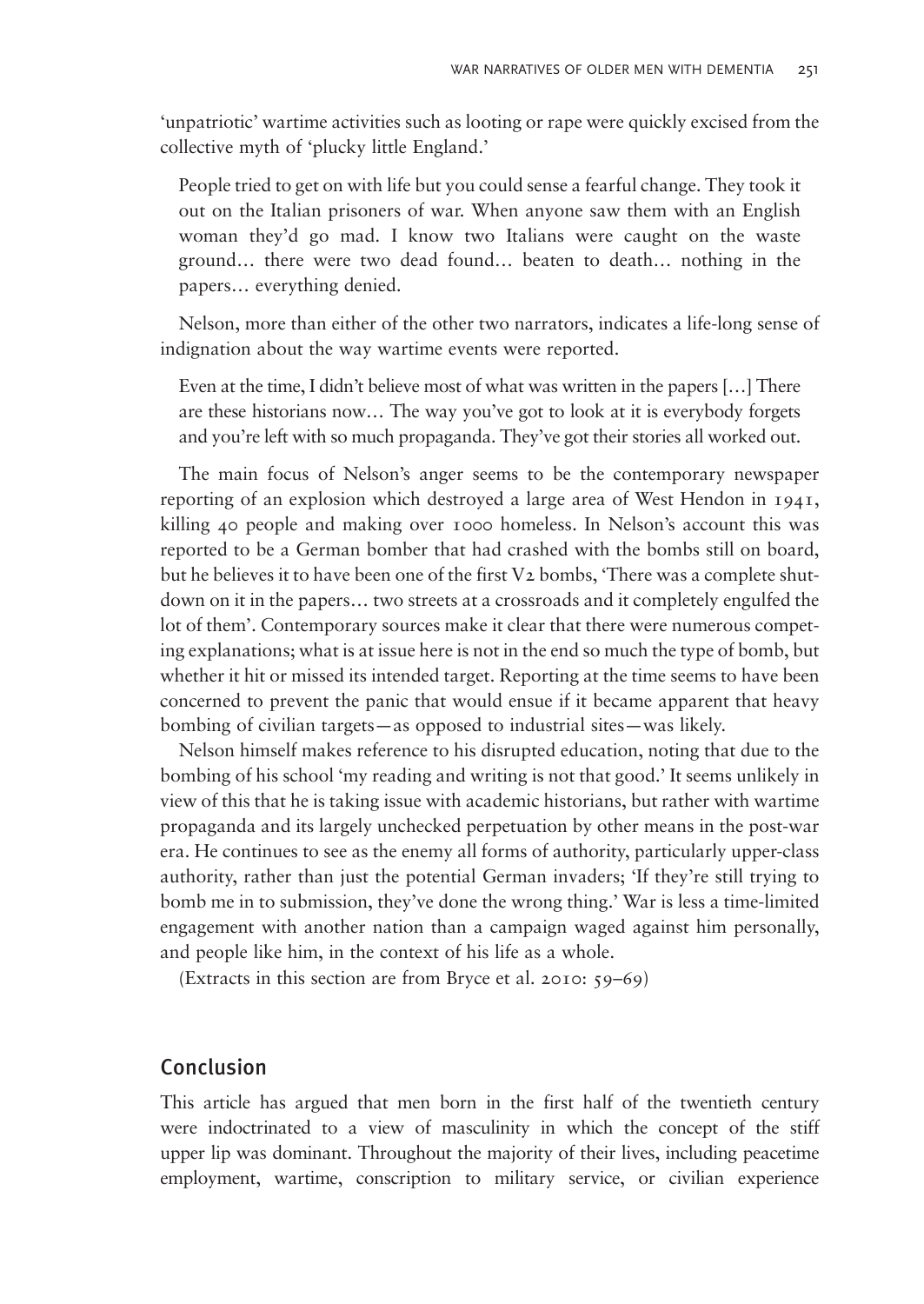of WWII, this required them to maintain high levels of cognitive control, and low levels of expressed emotion. Now in their 80s and 90s a significant proportion (around 20 per cent) of these men experience the onset of dementia, and along with this a relaxing of cognitive control over traumatic or emotional memory.

The article discusses three specific examples of men with dementia discussing their wartime experiences in ways which are frank and revealing, with significant emphasis on the subjective and visceral domains of lived experience. The narratives shed light on a variety of experience of the social construction of masculinity and demonstrate that in spite of some cognitive problems people with dementia can contribute rich data to cultural studies research. The three narrators have been approached as people first rather than instances of a diagnosis, or as 'patients'. They have been enabled to contribute to a field of study on which they have something important to say. Beyond this the data are of great interest due to the relative lack of selfcensorship or mediation of their narratives, which may be considered in some ways to work along the line of the counter-hegemonic, adding to the complexity of the 'interaction between medial, social (and ultimately also cognitive) phenomena' which according to [Erll and Rigney \(2009\)](#page-14-0) is cultural memory. Dementia, often regarded as a pathological loss of narrative identity, emerges here as a lens through which we can view social history and its occlusions and conceits differently.

In her seminal work [Bourke \(1996\)](#page-14-0) showed how the social construction of masculinity can oppress men as well as women, precisely because the subjective experiences of men have been left unexplored. This has been particularly true of working class men, like Sid and Nelson, and those like Leonard whose sexual attraction to other men was considered deviant. In later life, to develop dementia has often then taken the form of a double or triple jeopardy, a further discounting of the value of one's lived experience.

Fine and Weis ( $1998: 27$ ) write of the need to theorize and contextualize differently 'voices that have been historically smothered' and to 'relentlessly create textual room for counter-hegemonic narratives'. While there has been a long history of silencing people with dementia on the basis that they are 'unreliable narrators' or 'confabulators', such objections can no longer have currency today when it is recognised that all our narratives are 'multiple, multivoiced, discontinuous and fragmented' [\(Sermijn et al., 2008:](#page-15-0) 636). People with dementia may lose the ability to censor their own traumatic memories, and thus to conform to the 'stiff upper lip' model of masculinity that characterized the post-War period. In the narratives, or 'performances of memory', of the three men with dementia presented here we are, however, given some valuable insights into what perhaps always lay behind the stiff upper lip for men of their generation.

#### Acknowledgements

The authors would particularly like to thank the three men whose stories are told here. The initial collection of narrative data formed part of a larger project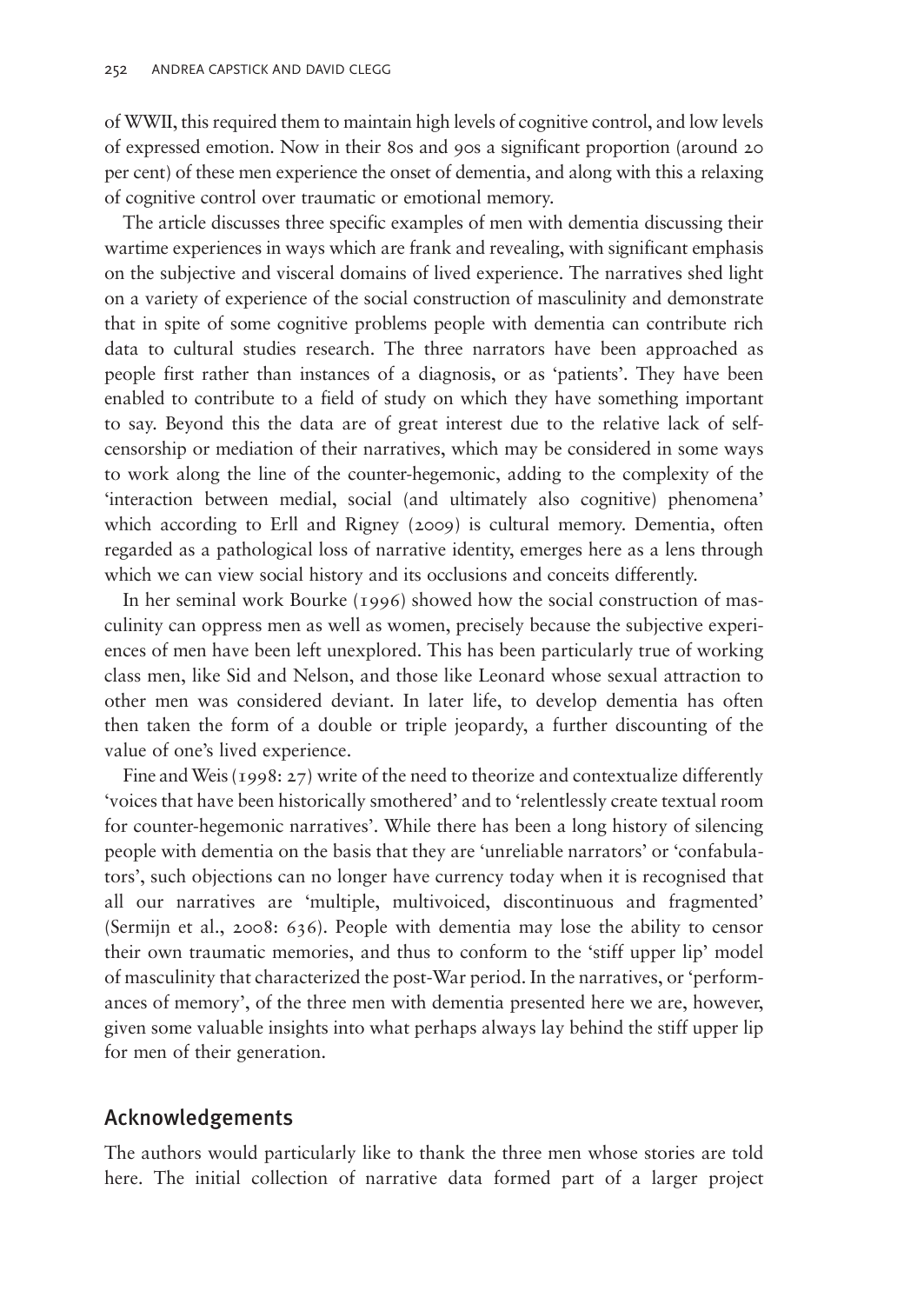<span id="page-14-0"></span>supported by the Arts Council England and Westminster Arts. Early work towards this article was carried out during a writing retreat funded by the University of Bradford. AC would like to thank Tracy McLelland for helpful feedback and moral support on an early draft, and we are also grateful to an anonymous reviewer.

# Bibliography

'Allo 'Allo. Dir. David Croft, Jeremy Lloyd. British Broadcasting Corporation. 1982–1992.

- Baldwin, C. 2006. The Narrative Dispossession of People Living with Dementia: Thinking about the Theory and Method of Narrative. In: K. Milnes, C. Horrocks, N. Kelly, B. Roberts & D. Robinson, eds. Narrative, Memory and Knowledge: Representations, Aesthetics, Contexts. Huddersfield: University of Huddersfield.
- Baldwin, C. 2008. Narrative (,) Citizenship and Dementia: the Personal and the Political. *Journal of Ageing* Studies, 22: 222–8.
- Bender, M.P. 1997. Bitter Harvest: the Implications of Continuing War-Related Stress on Reminiscence Theory and Practice. Ageing and Society, 17: 337–48.
- Bertman, S. 2000. America's Future and the Crisis of Memory. Westport, CT: Praeger.
- Bourke, J. 1996. Dismembering the Male: Men's Bodies, Britain and the Great War. London: Reaction.
- Brayne, C., Gao, L., Dewey, M. & Matthews, F.E. 2006. Dementia before Death in Ageing Societies—the Promise of Prevention and the Reality. Public Library of Science Medicine, 3(10): 1922-30.
- Bryce, C., Capstick, A., Cinamon, G., Clegg, D., Davis, P.E.H., Fairchild, G., Greenberger, D., Hawley, E. & Hesketh, S. 2010. Tell Mrs Mill her Husband is Still Dead. London: Trebus Publishing.
- Burnell, K.J., Coleman, P.G. & Hunt, N. 2010. Coping with Traumatic Memories: Second World War Veterans' Experiences of Social Support in Relation to the Narrative Coherence of War Memories. Ageing and Society, 30: 57–78.
- Calder, A. 1991. The Myth of the Blitz. London: Random House.
- Caruth, C. 1996. Unclaimed Experience: Trauma, Narrative and History. Baltimore: Johns Hopkins University Press.
- Cooper, N. & Hurcombe, M. 2008. The Body at War: Wounds, Wounding and the Wounded. Journal of War and Culture Studies,  $I(2)$ :  $I19-2I$ .
- Dad's Army. Dir. Jimmy Perry. British Broadcasting Corporation. 1968–1977.
- Davies, S. 1997. The long-term psychological effects of World War Two. The Psychologist, August 1997, pp. 364–7.
- Eichholz, A., Underwood, J.E. & Birch-Jones, A.F. 1928. South Wales Mining Areas. London: Board of Education.

Erll, A. & Rigney, A. 2009. Mediation, Remediation and the Dynamics of Cultural Memory. Berlin: de Gruyter.

- Fine, M. & Weis, L. 1998. Writing the Wrongs of Fieldwork: Confronting our Own Research/Writing Dilemmas in Urban Ethnography. In: G. Shacklock & J. Smyth, eds. Being Reflexive in Critical Educational and Social Research. Bristol: Falmer.
- Gilmour, J.A. & Brannelly, T. 2010. Representations of People with Dementia—Subaltern, Person, Citizen. Nursing Inquiry, 17(3): 240–7.
- Gluck, J. & Bluck, S. 2007. Looking Back Across the Life Span: A Life Story Account of the Reminiscence Bump. Memory and Cognition, 35(8): 1928-39.
- The Great Escape. Dir. John Sturges. Mirisch Corporation. 1963.
- Heller, T. 1992. Out of the Silence: When people can't talk about it. In: L. Hunt, M. Marshall & C. Rowlings, eds. Past Trauma in Late Life: European Perspectives on Therapeutic Work with Older People. London: Jessica Kingsley Publishers, pp. 155–70.
- Huyssen, A. 2003. Present Past: Urban Palimpsests and the Politics of Memory. Stanford: Stanford University Press.
- Jacoby, R. 1996. Social Amnesia: a Critique of Contemporary Psychology. London: Transaction.